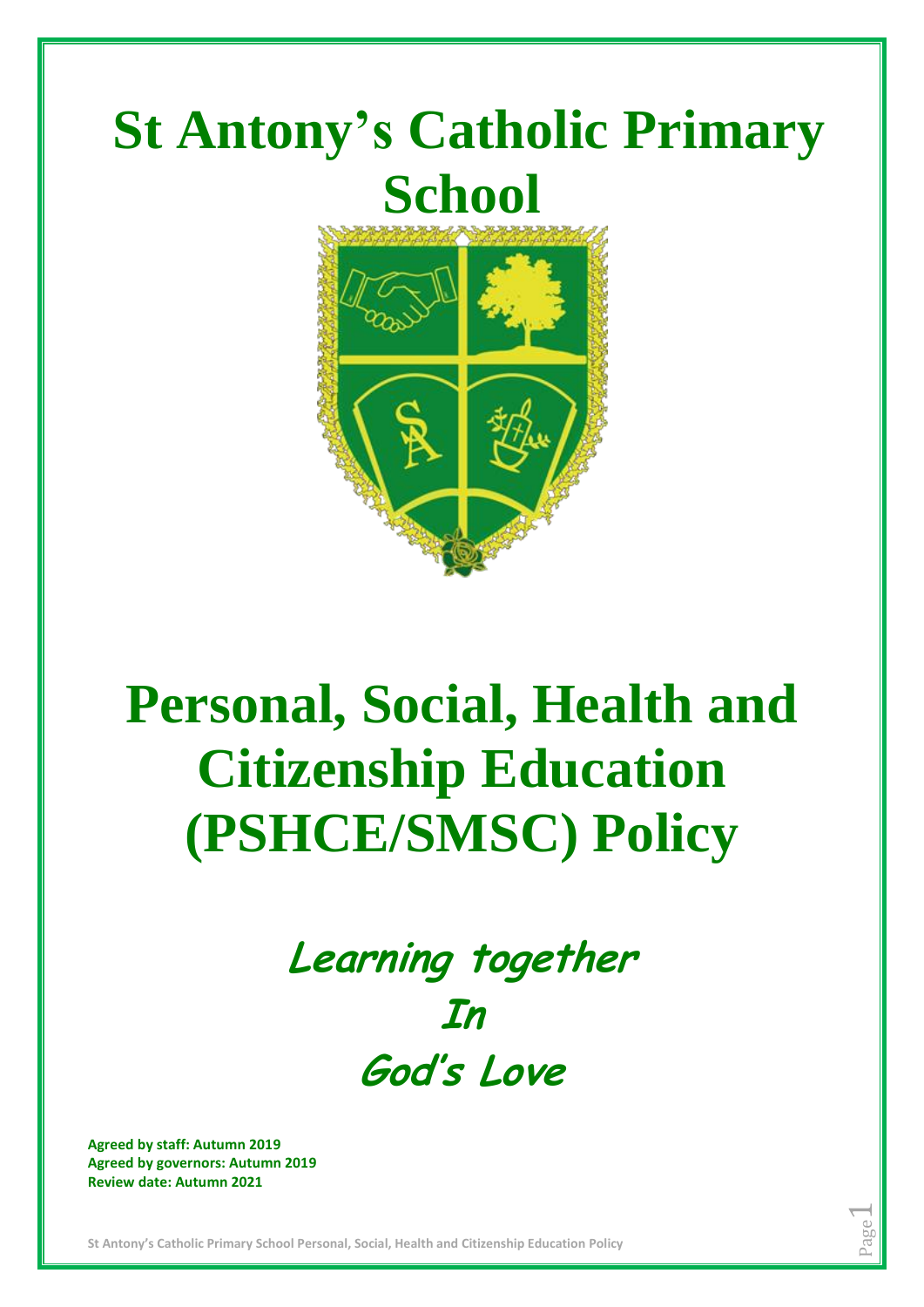## St. Antony's Catholic Primary School Personal, Social, Health and Citizenship Education Policy

## Our Mission Statement

**At St. Antony's Catholic Primary School we celebrate our special talents as children of God:**

- **We try to be like Jesus and always keep him in our hearts.**
- **We work together in our homes, school and parish to share our gifts and learn together.**
	- **We understand that we are all different and we respect each other.**
	- **We look after our world so that we may share it together in peace.**

### **National Curriculum Context**

**The school curriculum should aim to provide opportunities for all pupils to learn and achieve.**

**The school curriculum should aim to promote pupils' Spiritual, Moral, Social and Cultural (SMSC) development and prepare all pupils for the opportunities, responsibilities and experiences of life.**

**The personal development of pupils plays a significant part in their ability to learn and to achieve. Therefore the inclusion of PSHCE/SMSC in the taught and hidden curriculum is fundamental to meeting these aims.**

**We aim to support pupils to:**

- **Develop confidence and responsibility and to make the most of their abilities, gaining self-esteem and confidence especially with their relationship with others.**
- **Prepare to play an active role as citizens developing language and decision making skills and assertiveness.**
- **Develop healthy, safe lifestyles and make healthy, positive and productive choices.**
- **Develop good relationships and understand the differences between people of different faiths, cultures and beliefs but have due respect and regard for all equally.**
- **To enable students become active and valued members of society and participate actively in making the world a better place for all by being conscious of social justice issues.**
- **PSHCE is paramount to the whole development of the child.**

**Equal Opportunities Statement: The school ensures provision and access to all children.**

**Model of Delivery**

**Time table allocation: a common thread in all lessons per term with a specific focus term.**

**Other provisions: SMSC and Citizenship Month, Circle Time, Star of the Day/Week.**

**All teachers are expected to deliver PSHCE curriculum linked to RE as well as links to the SMSC and Citizenship month focus.**

> Page  $\mathrel{\sim}$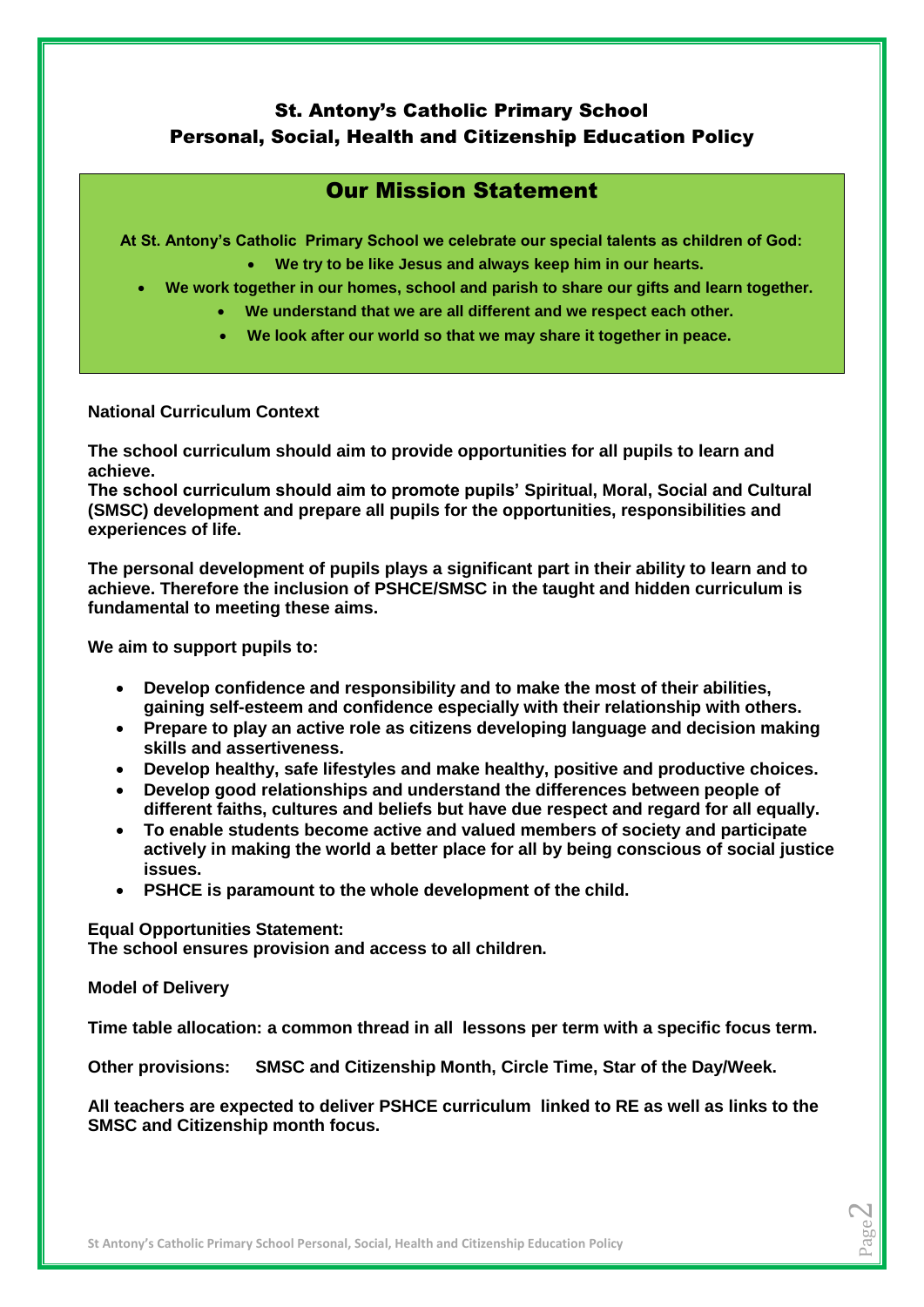**THE PSHCE Curriculum is also linked to the RSHE/Growing and Changing Curriculum SMSC/PSHCE/ RSHE has been broken down into eight areas**

- **Emotional Health**
- **Relationships**
- **Physical Health**
- **Safety**
- **Healthy Lifestyles**
- **Citizenship**
- **Environment**
- **Economy**

**The learning intentions related to these eight areas are provided in the national scheme of work for Years 1-6 on the DfE website.**

**PSHCE is covered within the Early Years Foundation Stage in PSED, Understanding The World, RE and SMSC. Emphasis in placed within the areas of PSED: Personal, Social and Emotional Development (Early Learning Goals) and is also seen as part of Physical Development and Knowledge and Understanding of the World.** 

**St Antony's Catholic Primary School also follows the SMSC (Spiritual, Moral, Social and Cultural Aspects of Learning) program as SMSC underpins qualities and skills that help us manage life and learning effectively. Specific areas covered are:**

- **self-awareness**
- **managing feelings and emotions**
- **motivation**
- **empathy**
- **social awareness and skills**
- **social justice**

#### **Resources**

**The staff community will ensure that the PSHCE/SMSC resources used:**

- **reflect the needs and ages of pupils**
- **reflect the cultural diversity of the school community**
- **are reviewed and updated when this policy is revised**
- **the resources are to be stored centrally in the resource room/appropriate books in the teachers resource section of the library.**

#### **Strategies for the teaching of PSHCE/SMSC**

**PSHCE/SMSC lends itself seamlessly to cross-curricular and integrated experiences. PSHCE/SMSC directly links where appropriate with all other areas of the curriculum, in particular to Religious Education, Science, Numeracy, Literacy, Humanities and ICT, as well as to the Performing Arts inclusive of Music, Dance and Drama.** 

**The coverage of PSHCE/SMSC can be noted on the planning during the Spring Term when there is a major focus on Citizenship and SMSC. However, PSCHE/SMSC are encapsulated in the school Ethos, Policies and Procedures and the guiding principles and tenets are evidenced in how the School's policies and procedures are lived. To this end there is no need for a regular scheduled time slot for the specific teaching of PSHCE/SMSC excepting in the Spring Term.** 

> Page 2